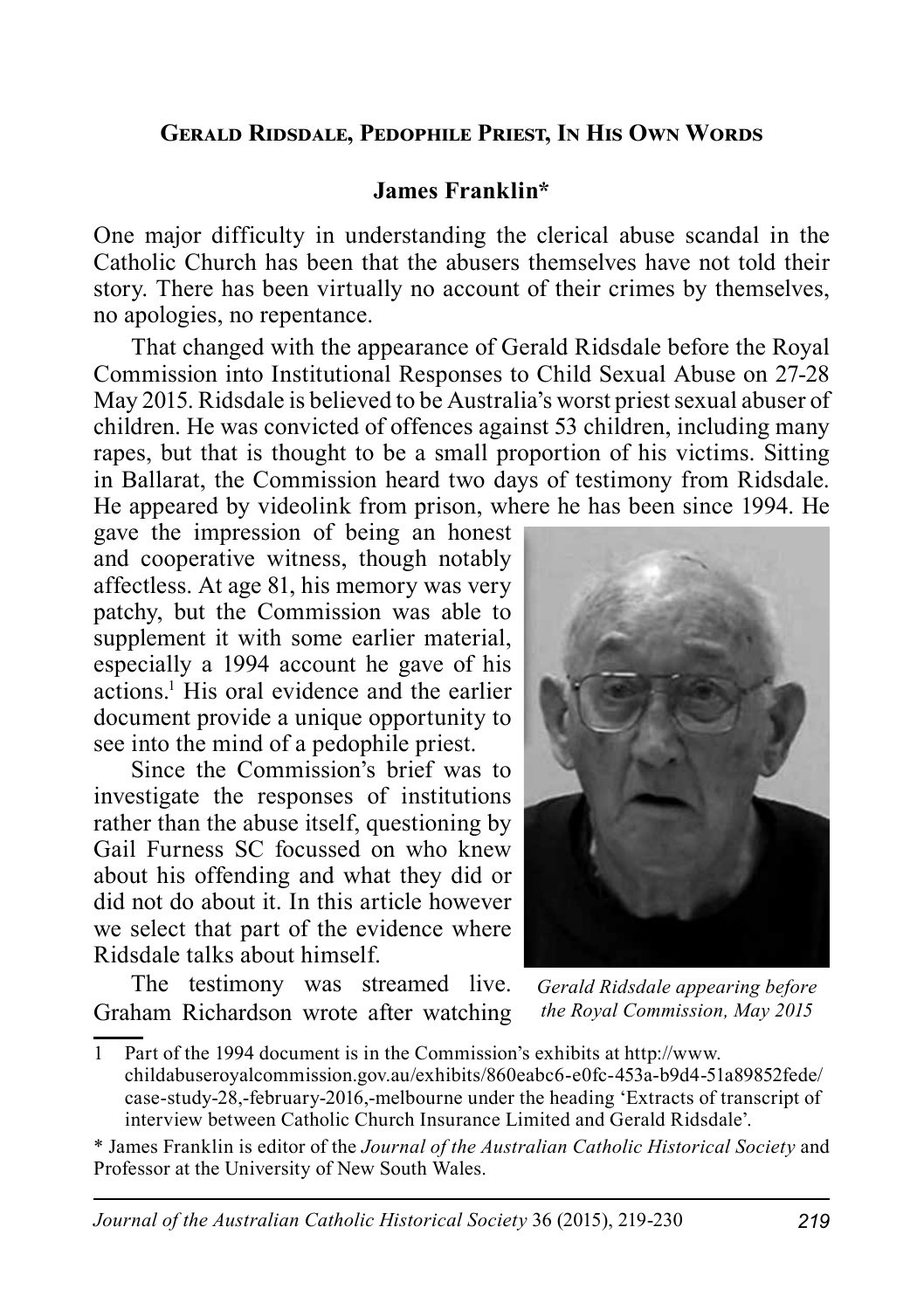his evidence, "I want there to be a hell and I want Gerald Ridsdale and his ilk and all those who covered up for them to burn in that dreadful place for all eternity."2 Moral evaluation of that kind is certainly appropriate, but this article confines itself to the facts as they appear from his testimony and related documents.

# **Ridsdale's account of his abusing**

Gerald Ridsdale was born in 1934, the eldest of eight children, and studied at St Patrick's College, Ballarat. He experienced some relatively mild sexual abuse from an uncle and from a Christian Brother (according to his 1994 statement). He left school at 14 and worked in an accountant's office but about three years later was inspired by a priest friend to consider becoming a priest. The little he recalls about it is significant:

- Q. You say you talked to your priest friend, Dan Boylen, about becoming a priest?
- A. Yes.
- Q. Do you remember now anything he told you about the life of a priest?
- A. No. The only thing I can remember about any conversation with Dan Boylen with regard to the priesthood was, he was talking about spiritual books that I was reading, and I remember him saying, "Always remember, when you're reading books like that, that that's not necessarily how people like that lived, but that's how they would like to have lived", and I don't know why that stuck in my mind, but that's something that I've always remembered.3

That was an unfortunate thing to take notice of, given that Ridsdale would go on to represent the extreme in the disjunction between priestly appearance and reality.

He is asked if he committed abuse while studying at Werribee Seminary: Not in Werribee, I can't remember anything. My biggest problem

<sup>2</sup> G. Richardson, If there is a hell, let abusers burn for all eternity, *The Australian* 29/5/2015.

<sup>3</sup> This and later quotes from Royal Commission on Institutional Responses to Child Sexual Abuse, Case Study 28, Transcript of Days C083 and C084 (27 and 28 May 2015), at http://www.childabuseroyalcommission.gov.au/case-study/860eabc6-e0fc-453a-b9d4-51a89852fede/case-study-28,-may-and-november-2015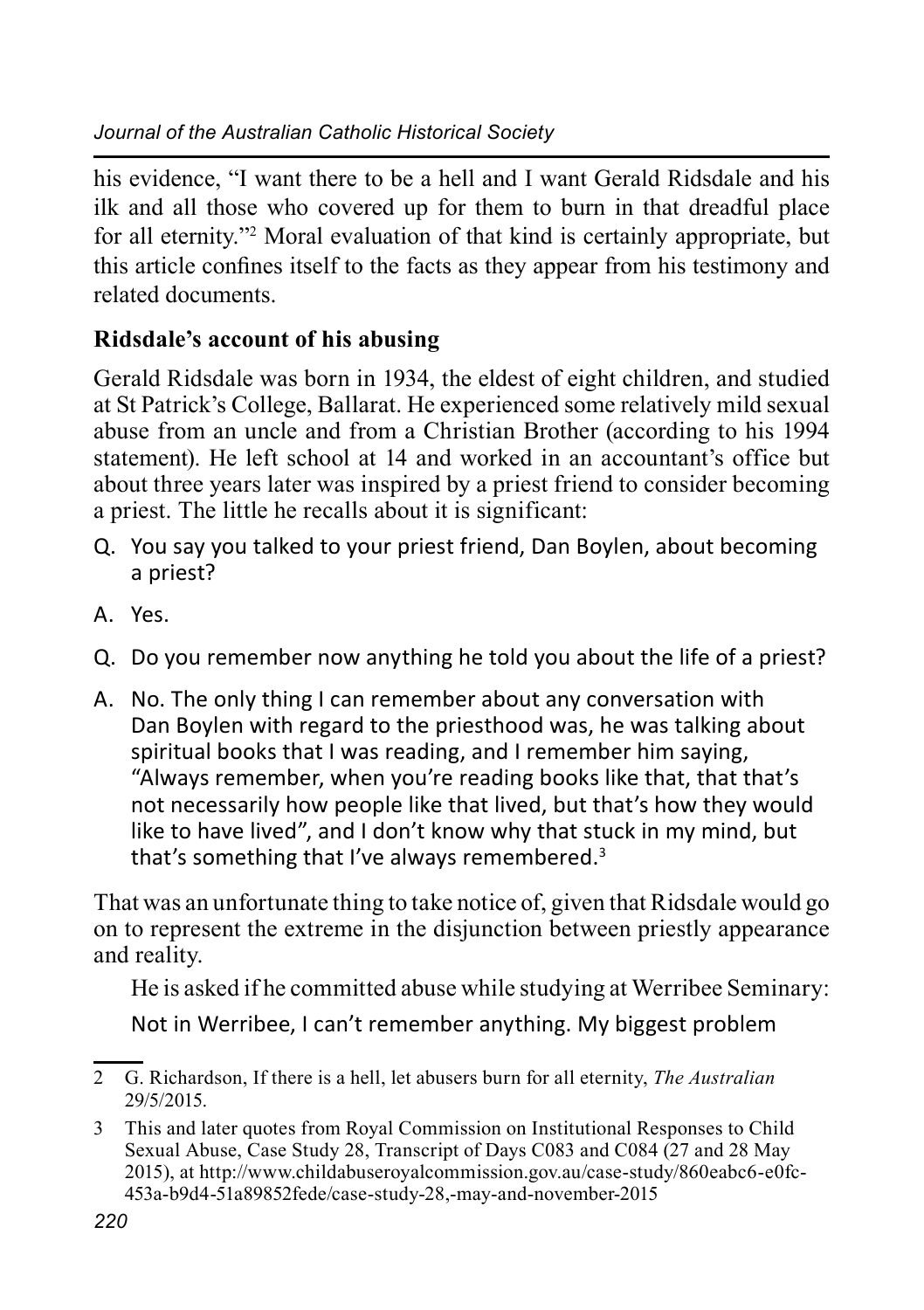there was masturbation, and I remember going to my confessor and confessing it, and he said something like 'You will have to stop that or otherwise you have got to leave the seminary'. That was the kind of attitude there towards masturbation, et cetera.

His offences began very soon thereafter. After some study in Genoa and Ireland he was ordained in 1961 and served as assistant priest in parishes of the Ballarat Diocese. In the mid-1960s, he served in Mildura under the supervision of Monsignor John Day, another of Australia's worst pedophile priests, but there seems to be no evidence that they knew of each other's crimes. From 1974 he was parish priest in various locations.4 Very little evidence comes to light of his priestly life apart from his offending. At one point he is asked about the only notable item on his CV other than parish work (and certain appointments made later to get him out of the way), his role as secretary of the Salary Review Board. He downplays the importance of the role:

- Q. And, to be appointed as a secretary of that committee showed, did it, that you were held in esteem by those who appointed you?
- A. Well, yes; I don't know how I was appointed or how I got onto the committee, but very often becoming secretary is a matter of, no one else is willing to do it.

He is asked if he agrees with a psychiatrist's description of his modus operandi in abusing:

Q. Professor Ball says, and I quote: It is very clear that his subsequent career in parish work indicated that in each of the parishes to which he was appointed there was a group of five or more children with whom he had close and ongoing relationship, plus a number of other casual contacts. His usual pattern was to become involved in one or two families, often with an absent father, develop close relationships with the children, which then merged into the sexual in the context of a variety of opportunities within the presbytery, on various outings and camps, et cetera. The targets were predominantly prepubertal or

<sup>4</sup> Personnel documents for Fr Gerald Ridsdale, exhibits in hearing day C077 of the Royal Commission, http://www.childabuseroyalcommission.gov.au/ exhibits/860eabc6-e0fc-453a-b9d4-51a89852fede/case-study-28,-may-2015,-ballarat; Broken Rites summary at http://brokenrites.org.au/drupal/node/55 (which includes some victims' stories).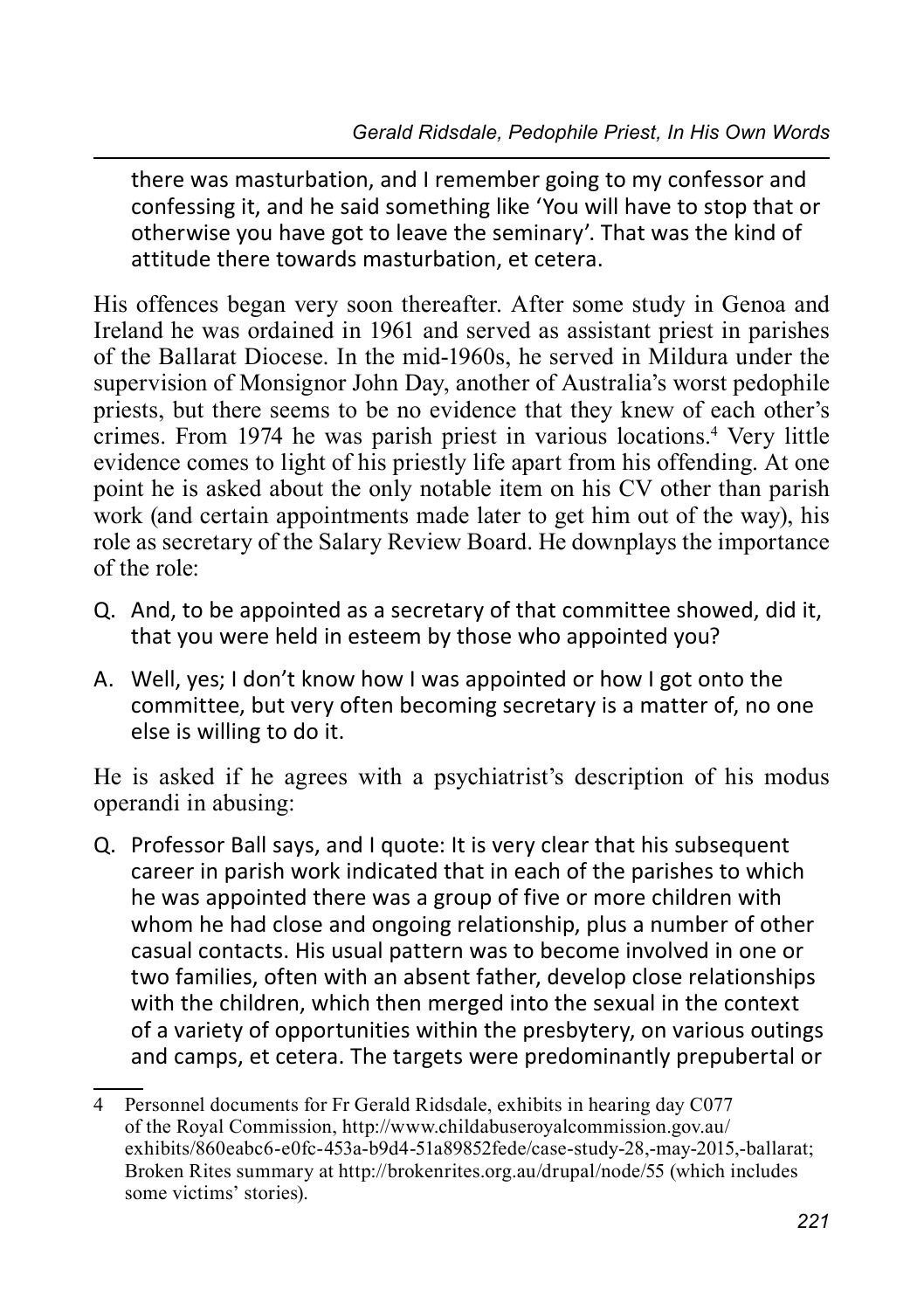early prepubertal boys. Do you accept that is an accurate description of your pattern?5

A. Yes, I think so.

In his own description, he admits his manipulative behaviour. He is asked to read from the transcript of his earlier interview, concerning his offending at Inglewood in 1975:

*Yes, I was out of control, really out of control in those years.*

*These other ones, would they be from the school or altar boys or what?*

*Well, I had a pool table and it was just known that anyone who wanted to come was welcome to come and play pool. There is no sense in pretending, I suppose, because if there was any kind of good motive about it being a drop-in centre but it was the trap.*

*You can see that now?*

*Yes, I can see that now.*

(Presumably in the interests of retaining his cooperation as a witness, the questioning does not go into some of the more grotesque aspects of his actions that had come out in earlier court cases, such as telling a nine-yearold boy that the abuse was "the Lord's work"; describing a four-year-old girl he was abusing as "God's little angel", and giving another victim a piece of communion bread as a reward for being abused. $\mathfrak{h}$ )

Ridsdale is happy to admit that his actions were all wrong and criminal (at the same time, without appearing notably remorseful or overcome with any sort of emotion):

- Q. Now, you knew what you were doing were committing crimes against children, didn't you?
- A. Yes, I did.
- Q. You'd known from the very beginning in 1961 when Bishop O'Collins spoke to you that what you were doing was committing criminal acts?

<sup>5</sup> Professor Ball's 1993 report is included in the exhibits under the heading 'Psychological reports prepared by Professor Ball'.

<sup>6</sup> M. Russell, Notorious pedophile priest jailed for eight years, *The Age*, 8/4/2014.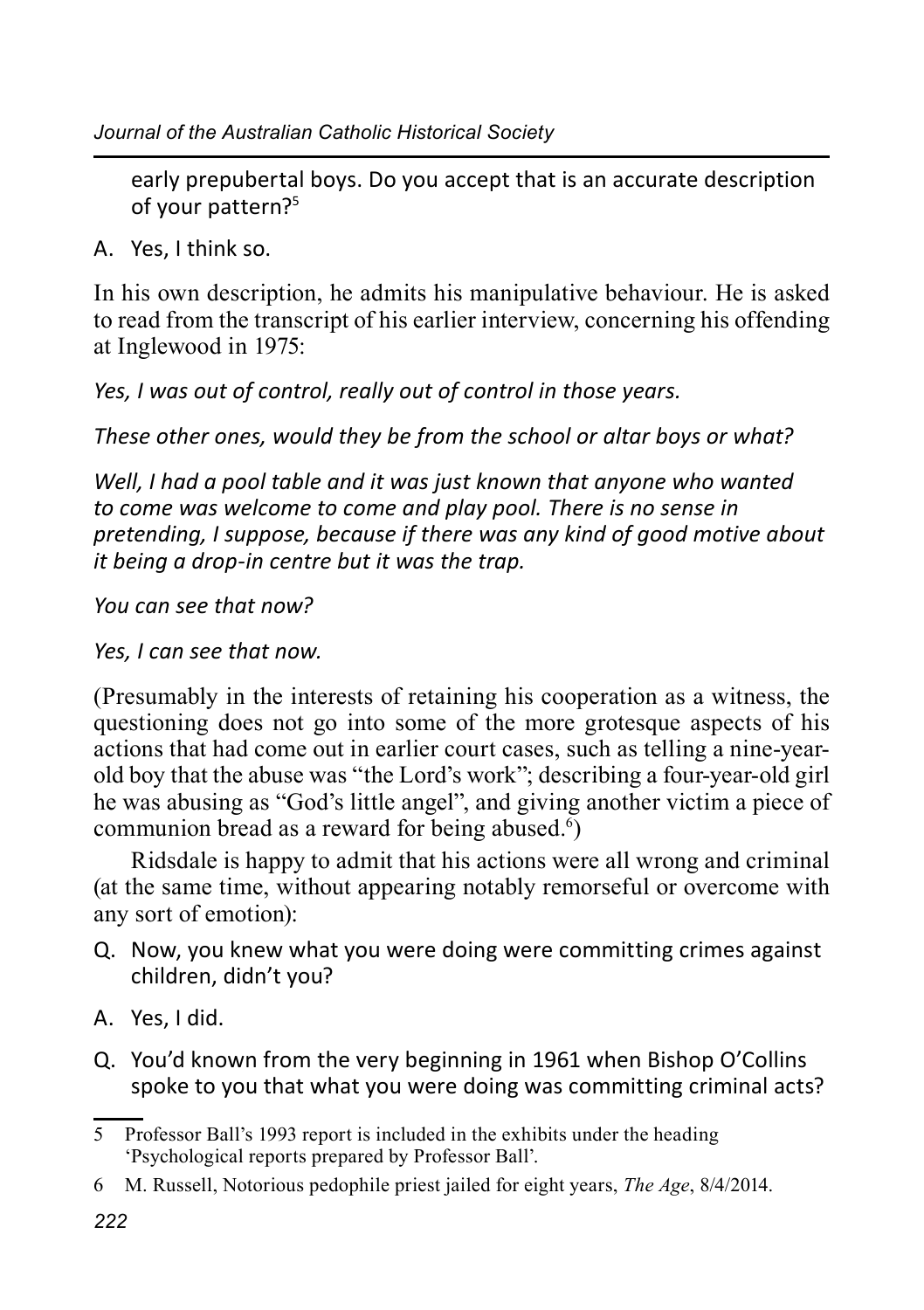- A. Yes.
- Q. Did you see them, in addition to criminal acts, as moral failures on your part?
- A. Yes, they were serious sins.
- Q. You thought they were serious sins because of the teaching you had received in the seminary and beyond about what a sin was?
- A. Yes.
- Q. You would have known it was a crime; is that what you said?
- A. Yes.
- Q. Thank you.
- A. Well, should have anyway.
- Q. Well, you did know it was a crime, because otherwise you wouldn't have been concerned about the police, would you, Mr Ridsdale?
- A. Exactly that, yes, exactly. I would have known it was a crime.
- As to the effects of his offending on his victims, Ridsdale answers:
- Q: Did you know, Mr Ridsdale, that the effect you had on children you offended against was that they wouldn't let anyone touch them and they wouldn't let their fathers touch them. Did you know that?
- A. No, I didn't know then. I didn't know that then. I do now.
- Q. You didn't think about the effects on the children, did you?
- A. No, I didn't.
- Q. You were only concerned about your own gratification?
- A. That's right.

It is arguable that there is some contradiction between his claiming not to knowing the effects of abuse and claiming to have been abused himself. However, the abuse he suffered appears to have been much less severe than that he inflicted.

The offending continued and Ridsdale was moved from place to place,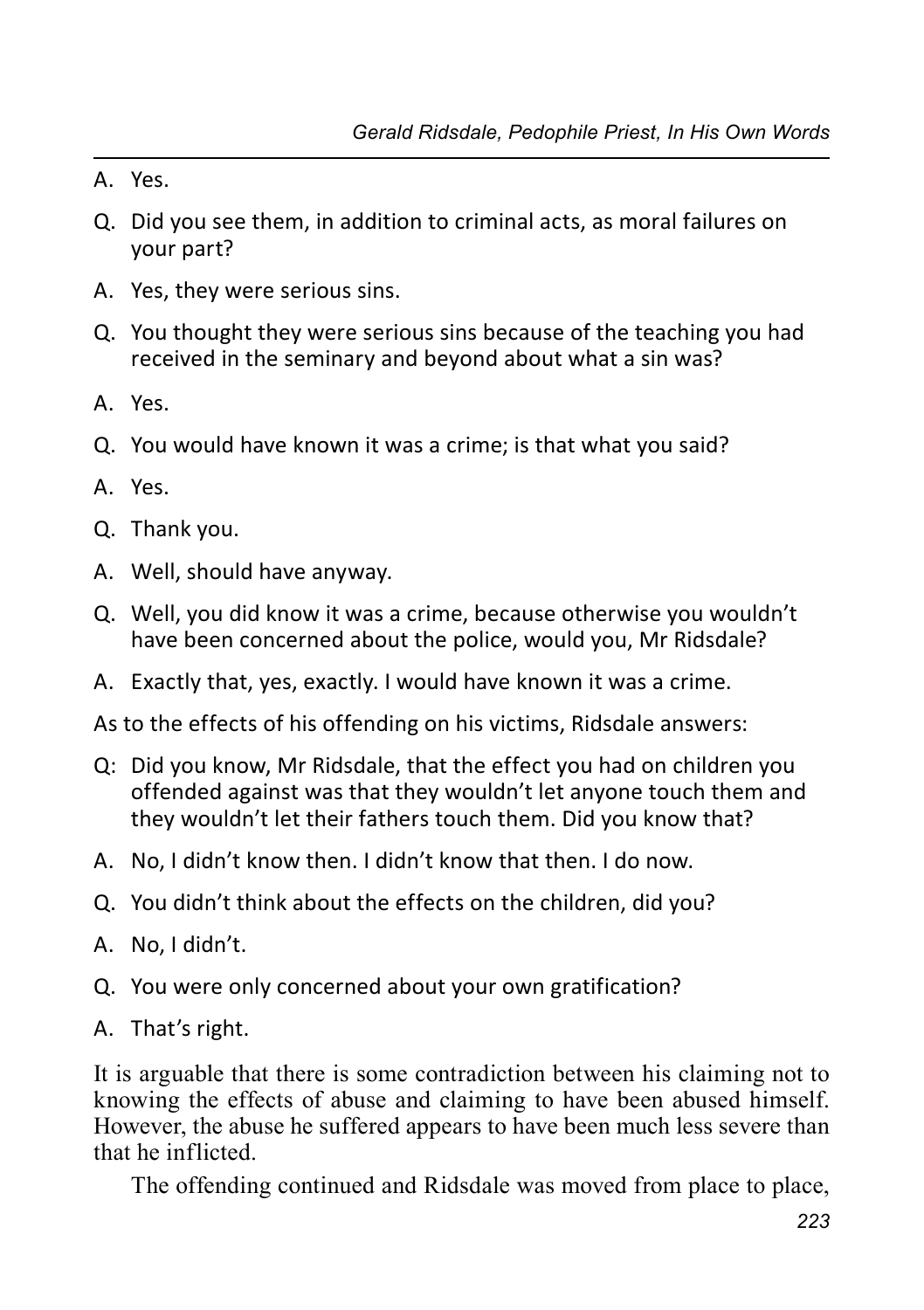including to New South Wales. In the late 1970s, he was able to take children to White Cliffs, the remote opal mining town in western New South Wales, where he had an underground house. From this period there is a nearcontemporary description of the abuse as seen from both sides, thanks to correspondence received by the Bishop of Ballarat and made available to the Royal Commission. The solicitor for victim "BAF" writes:

BAF alleges that at the age of 16 at Whitecliffs he was under the care of Father Ridsdale and because of an accommodation shortage, he was forced to sleep with Father Ridsdale in the same double bed. We quote his instructions: "That night he began touching me firstly on the arms and legs and then my genitals. I asked him to stop but he would not. He made me masturbate him and forced me to give him oral sex. I was crying and emotionally upset and wanted him to stop. He apologised and he said he would not do it again. The following night, similar events occurred."<sup>7</sup>

The solicitors were able to quote from letters and a card which Ridsdale sent to BAF soon after. It is the most astonishing evidence in the whole case, revealing an extraordinary level of self-deception on Ridsdale's part:

We quote from a letter from Father Ridsdale dated May 2nd, 1979 addressed to BAF:

"I depend on you more than anything or any-one else for support - that weekly phone call and a card in the mail gives me the energy to keep going 'straight'. I hope I don't lean too heavily on you - sing out if I do. I don't know how much you know about me or how much you've guessed, but you're the first person I've ever wanted to open up to (although I seem to do it in a round about way - You're the first kid I have been honest with and warned off (a bit late unfortunately, but I suppose all experiences bring some good out in us)."

In a card sent, the following statement by Father Ridsdale appears:

<sup>7</sup> Paul Cronin, solicitor for BAF of Shepparton, to Bishop Ronald Mulkearns, 19/2/1988, http://www.childabuseroyalcommission.gov.au/downloadfile.ashx?guid=edf85c42- 6f3a-4351-8715-7c5d8ddea608&type=exhibit&filename=CCI.0001.00632.0179\_R&f ileextension=pdf, downloaded 30/5/2015; the severe effects on the victim are detailed in a letter from the victim's mother to Fr Brian Lucas of 24/10/1989 http://www. childabuseroyalcommission.gov.au/downloadfile.ashx?guid=6ba5db98-1aad-4ee4- 9a68-594d1e66f0a8&type=exhibit&filename=VPOL.0014.001.0088\_E\_R&fileextensi on=pdf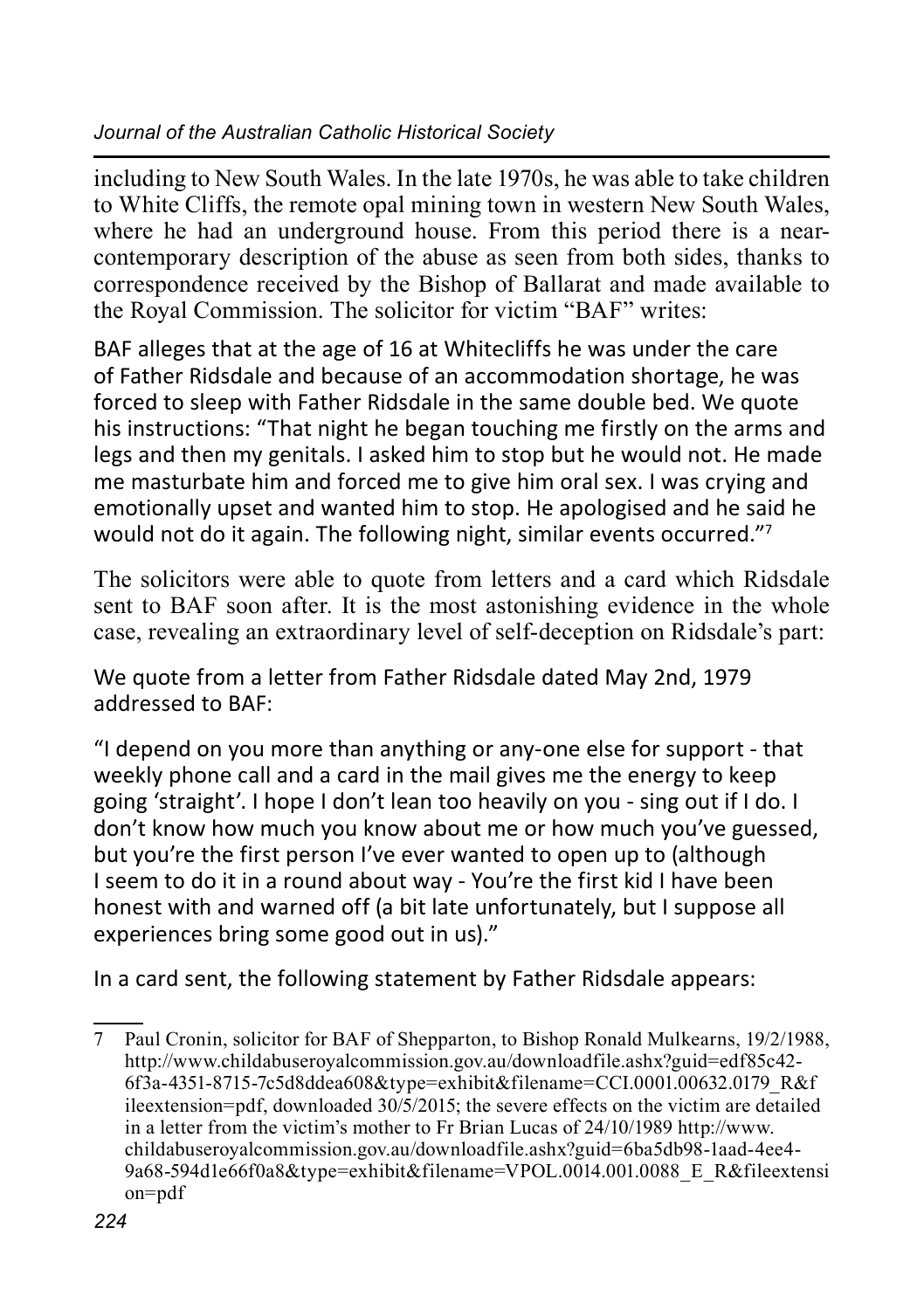"I am far from strong and hope you're strong enough - I don't want to run any risk of losing you as a friend."

In a letter posted 3rd May, 1979 from Edenhope Father Ridsdale stated:

"The words on the front seemed to say a fair bit about Sunday night. Thanks. Even though it was December 1978 at W-Cliffs, I still sometimes wish! No harm in hoping. Good to have a weak mate, isn't it? Not much help - and, when I come to think of it, I'm pretty weak with you. I think your mum hasn't much trust in me. I suppose I really don't want to be a priest with you - a friend, or what? When I pray for you, God comes first when I'm with you, you are first."

### **Who knew of Ridsdale's offending?**

The evidence before the Royal Commission on knowledge of the fact and extent of Ridsdale's offending was complex. Certainly the successive bishops of Ballarat, James O'Collins and Ronald Mulkearns, received plenty of information about it. Various people in parishes came to learn about it, but it did not exactly become common knowledge and it was possible for other priests to remain unaware of it. Here we consider what Ridsdale himself says. He certainly feared exposure and made efforts to conceal his crimes, including from his confessors.

- Q. When you left the seminary, did you continue to go to confession?
- A. I did for a while, but not regularly.
- Q. When you say "for a while", for how long did you continue to go to confession?
- A. Maybe three, four, five years. But I can't really remember, but that's just the impression that I sort of have now.
- Q. And were you honest in what you confessed to your confessor?
- A. No.
- Q. What did you not confess to your confessor which you should have?
- A. I didn't confess the sexual offending against children.
- Q. What did you do, as an assistant priest and as a parish priest when you are offending, to keep it a secret?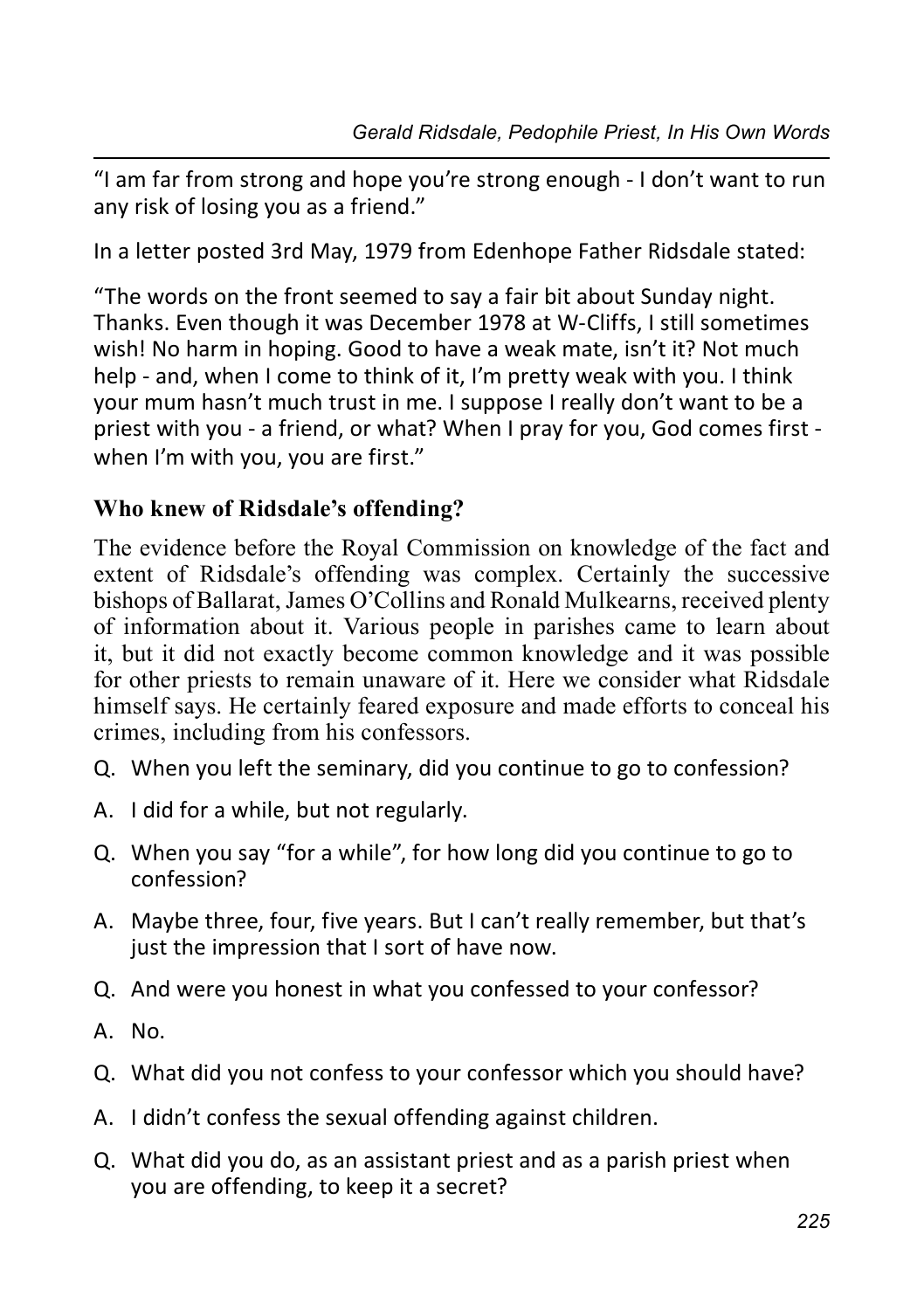- A. Well, I would have made sure that I was in a situation where there was no one else around, and I would have told the children to keep quiet about it.
- Q. Did you threaten the children as to what might happen if they didn't keep quiet?
- A. I don't know whether I did or not; I may have.
- Q. You hurt those children, didn't you, Mr Ridsdale?
- A. Yes, I did. I know that.

What he feared from exposure was the loss of priesthood:

- A. It's the sort of thing I wouldn't tell anyone.
- Q. Why is that?
- A. Looking back on it, I think that the overriding fear would have been losing priesthood.
- Q. And you thought that, if you told anyone, you'd lose the priesthood?
- A. Yes.
- Q. Because what you were doing was a crime, wasn't it?
- A. That's right.

He was caught, and caught again, but did not lose the priesthood until the time of his court cases in the 1990s. His 1994 document says, speaking of 1963:

While I was there [Ballarat East] I remember going into his room and fondling him while he was showing me something in the cupboard, toys or whatever, and putting my hand down his trousers and touching his penis. It would have been a fairly brief kind of thing. Then later the Bishop called me in, Bishop O'Collins, and said there had been a complaint and he said, 'If this thing happens again, then you are off to the missions' and he sent me to Mildura.

*226* In Ballarat East Ridsdale lived in the same presbytery as Fr George Pell. Ridsdale says he does not remember that. He says there were no general rumours about his offending at that time. This has been the subject of intense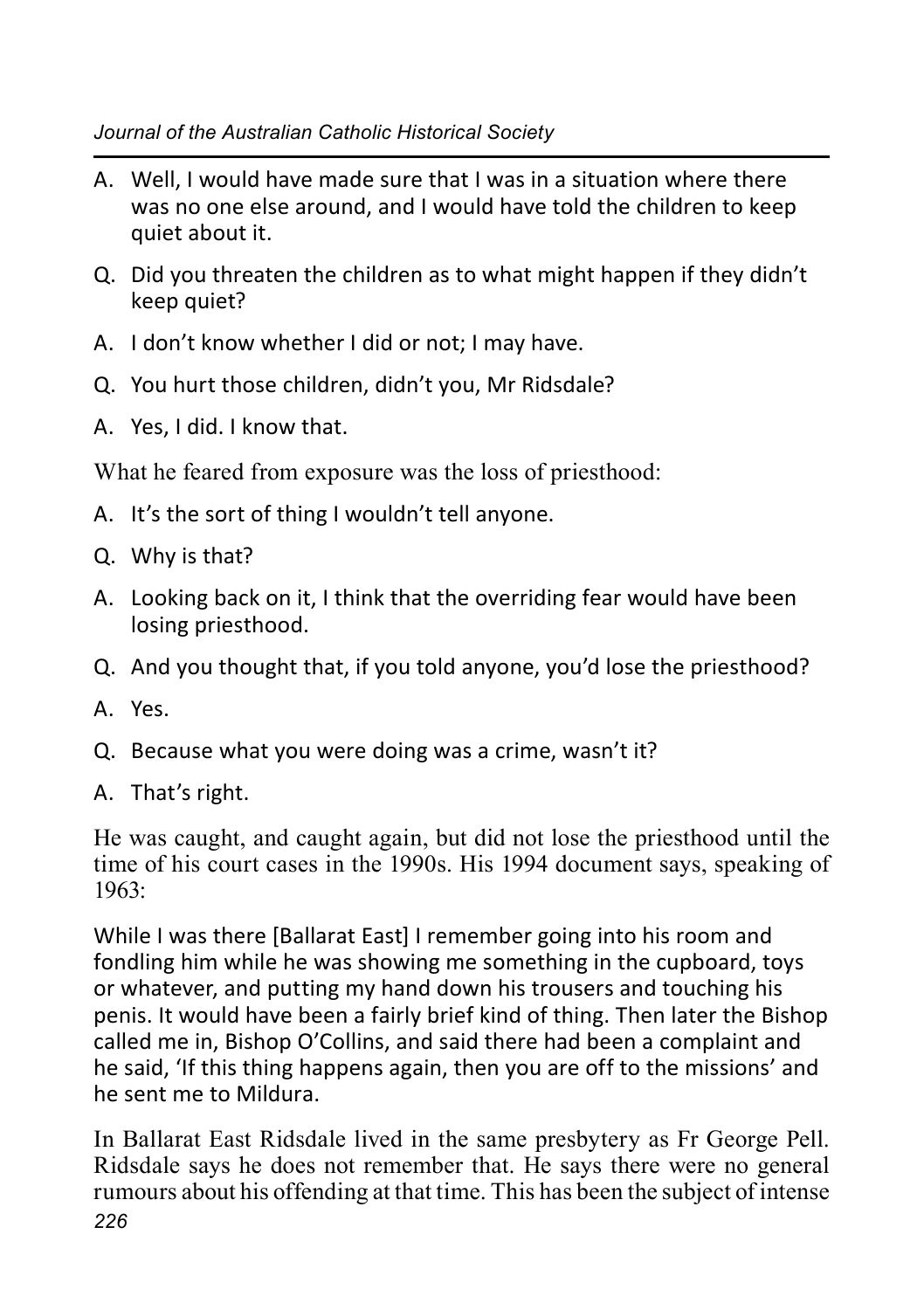interest because in a much-reproduced video, Pell is seen accompanying Ridsdale to his first court appearance in 1993. Pell has expressed regret for doing so. There has been controversy as to whether Pell knew earlier of Ridsdale's offending. Ridsdale's own evidence gives no reason to think so.

But at Inglewood in 1975 things became more difficult:

What happened there was a lady came to me one morning after a morning mass and she said that 'there is talk around the town that you've been interfering with the boys', and she said 'the police have been around making enquiries'. So I panicked, packed up a few things and then probably about midnight I called in to stay with a priest friend at Maryborough and slept the rest of the night there and went straight down to the Bishop.

Police involvement seems to have been off the agenda. The bishop and his advisers seem not to have considered reporting the matter to the police. Even the police did not report it to the police:

- Q. Bishop Mulkearns is recorded as saying that the first complaint he ever had was when you were at Inglewood in 1975, and he describes the complaint as being that a policeman came to see him to say that he was worried about an incident with his son, that is, the policeman's son, and that in addition you came to see Bishop Mulkearns too, and that Bishop Mulkearns said to the policeman that he would "pull you straight out of the parish and have him seek counselling" …
- Q. But that police officer from Bendigo was a police officer who happened to be a father of a boy that you had offended against?
- A. I didn't know that, or I don't remember that now.
- Q. You see a bit further down on that page, it was put to you that, knowing the size of Inglewood, that the interviewer thought it would be imprudent to molest the policeman's son, and you then say: [in 1994] …
- A. Well, one of them was with the policeman's son, and when you say imprudent, it's like taking an alcoholic and saying, 'Call into that hotel and get a bottle of lemonade', there's no logic to it.

(In fact the police produced a report and notified Bishop Mulkearns of Ridsdale's offending. A police investigation of 1995 into whether Mulkearns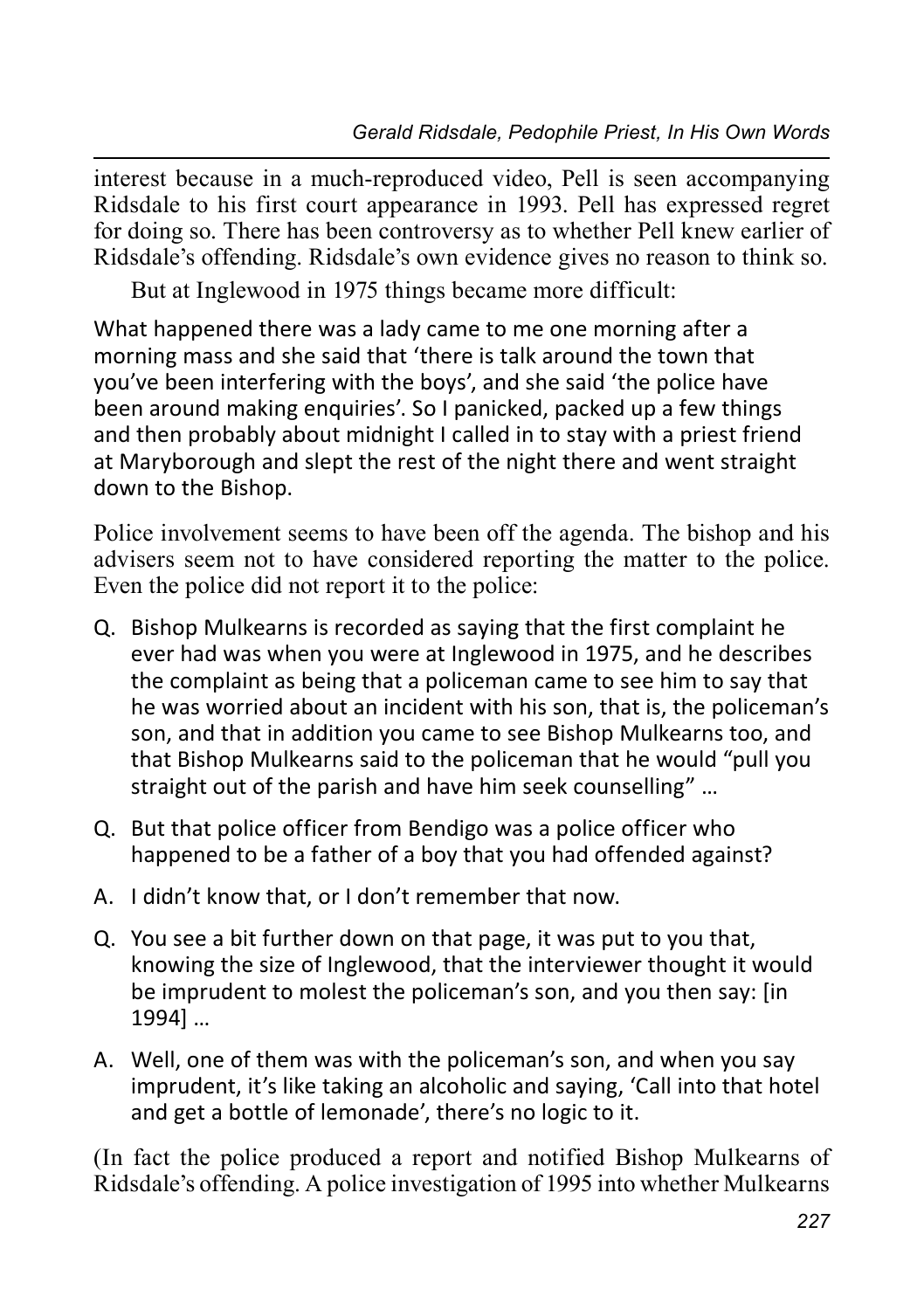had concealed a felony found that he may have known only of lower-scale offences.8 )

## **Psychological treatment**

During the long course of his offending, Fr Ridsdale had considerable interaction with psychologists and psychiatrists. What he tells the Commission casts light on the role of those professions in the sexual abuse crisis. He had some awareness of needing professional help. He says (in the 1994 document) of his time in Warrnambool in 1970-2:

Well sometimes it would go on for a while, maybe with one lad over a period of some months just on and off and then you had a time when I was free of the problem. Warrnambool was probably the first place that I tried to get some help or realise that I needed help and I was out at the mental institution near Brierley and part of my job was to go out to Brierley and take communion out and probably had mass out there and I remember one day there was a psychiatrist or psychologist that I had met a couple of times, and I remember saying to him once 'Could I ask you a question, I want to talk about a problem?' and I said something to the effect that 'I think I might be homosexual' and I can clearly remember his question, 'Do you dream about having sex with men?' and I said 'No' and he said 'Well you have got no problems, you are okay' and rather than follow it up then with, 'Well, what about kids?, I just let it go. But the first time I can remember having the guts to say anything.

When his offending became known to the Church authorities, a series of therapies were tried:

- Q. You describe that, and I quote: [1994 document] One of his strongest things [his, being Father (Augustine) Watson] was to stay close to the Lord and respect your priesthood and more spiritual kind of stuff. Do you see that?
- A. Yes, I can see that now, yes.
- Q. Can you recall now what benefit you received from the therapy with Father Watson?
- A. No, I can't, but I did follow up that logotherapy with Viktor Frankl,

<sup>8</sup> Broken Rites site, http://brokenrites.org.au/drupal/node/55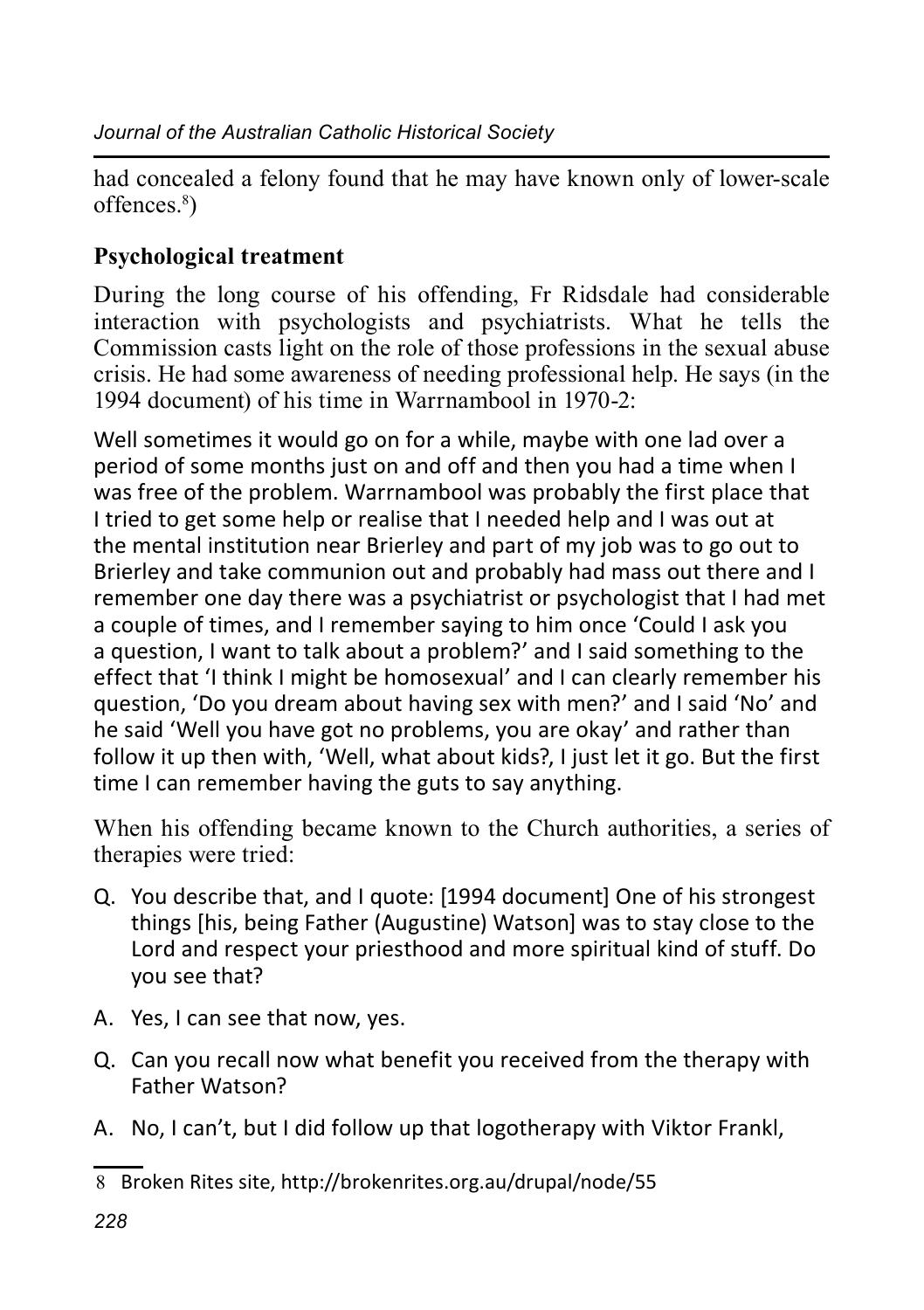and I studied that, and I think the basic reasoning behind that was, in whatever difficult circumstances a person is in, if they have some reason for living, a good reason for living and going on with life, then that was helpful.

The 1994 document, speaking of 1980, contains some self-diagnosis:

I took a year off and one of the reasons I took a year off was I knew my life was all screwed up and I appreciated or I thought that I had worked out for myself that part of my problem was that I couldn't mix comfortably and relate comfortably with adults. So I thought if I could go to some kind of a program or course and spend a year, a live-in year with adults, I might be able to sort of help myself that way, but it was only partially successful.

I know, looking back from where I am now, that there was probably a lot of fear in mixing with adults because of the secret that I held, the secret of offending, and perhaps frightened of being questioned by them or - I don't know really, and it was also concerned with control I think, control and power, and I was a control freak and I couldn't control adults.

Well, I think the whole purpose of the year was to just try to turn my life around, away from offending with children, to becoming more comfortable with adults and, if I could do that, then I thought it might eliminate the offending. But I had no idea then, as I do now, that logic and threats, they're no help to a paedophile. The only way out of it is proper treatment.

Ridsdale was eventually sent to the centre for "hard-core" problem priests run by the Congregation of the Servants of the Paraclete at Jemez Springs, New Mexico. The facility was closed down in the 1990s because of its failures in treating abusive priests, but Ridsdale takes a more positive view:

- Q. It's plain that, although you went through this treatment, it didn't work, isn't it?
- A. In New Mexico?
- Q. Yes.
- A. I didn't offend at all after I came back from America.